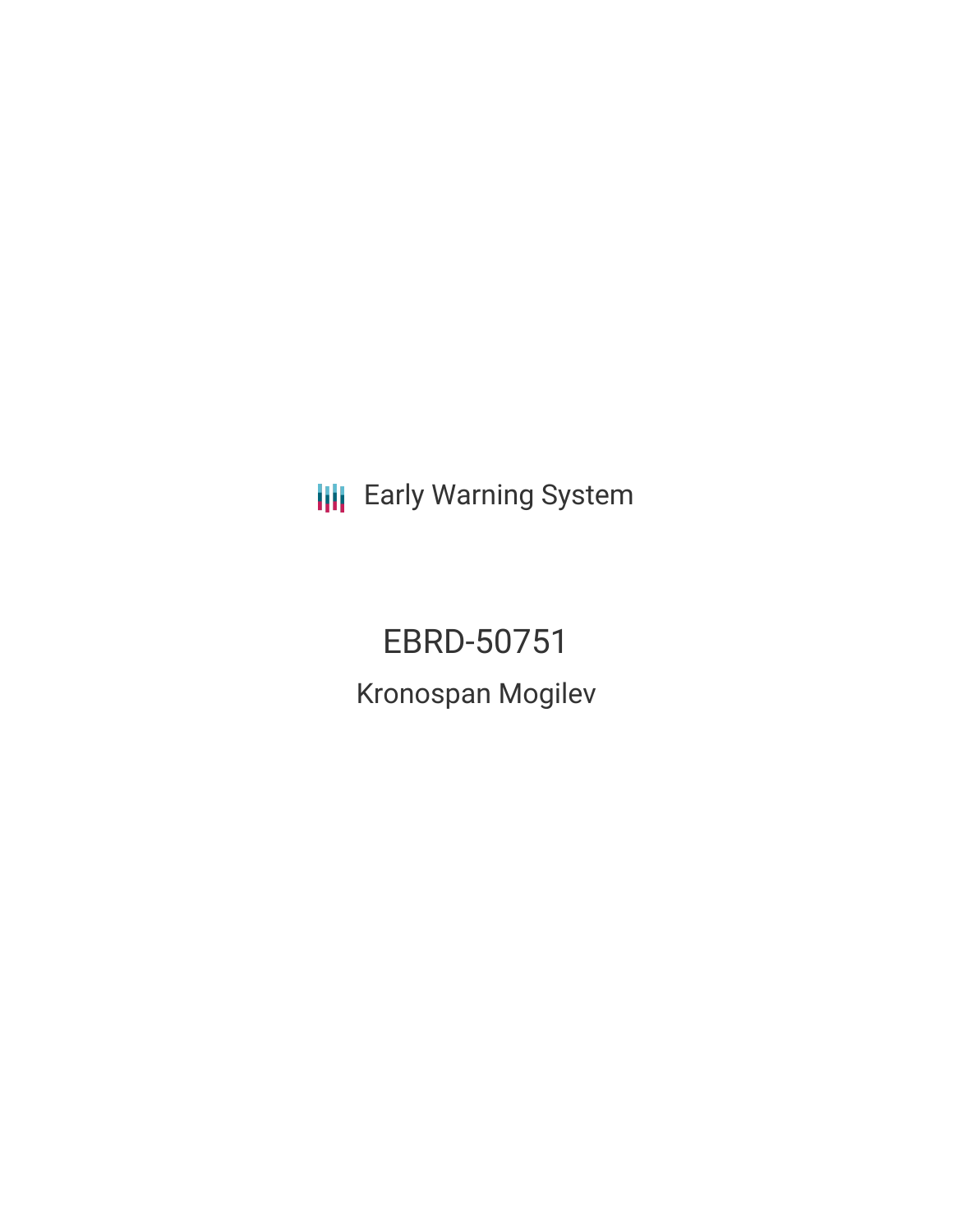

#### **Quick Facts**

| <b>Countries</b>               | <b>Belarus</b>                                          |
|--------------------------------|---------------------------------------------------------|
| <b>Specific Location</b>       | Mogilev                                                 |
| <b>Financial Institutions</b>  | European Bank for Reconstruction and Development (EBRD) |
| <b>Status</b>                  | Proposed                                                |
| <b>Bank Risk Rating</b>        | B                                                       |
| <b>Voting Date</b>             | 2019-07-24                                              |
| <b>Borrower</b>                | Kronospan OSB FLLC                                      |
| <b>Sectors</b>                 | Industry and Trade                                      |
| <b>Investment Amount (USD)</b> | \$50.56 million                                         |
| <b>Project Cost (USD)</b>      | $$50.56$ million                                        |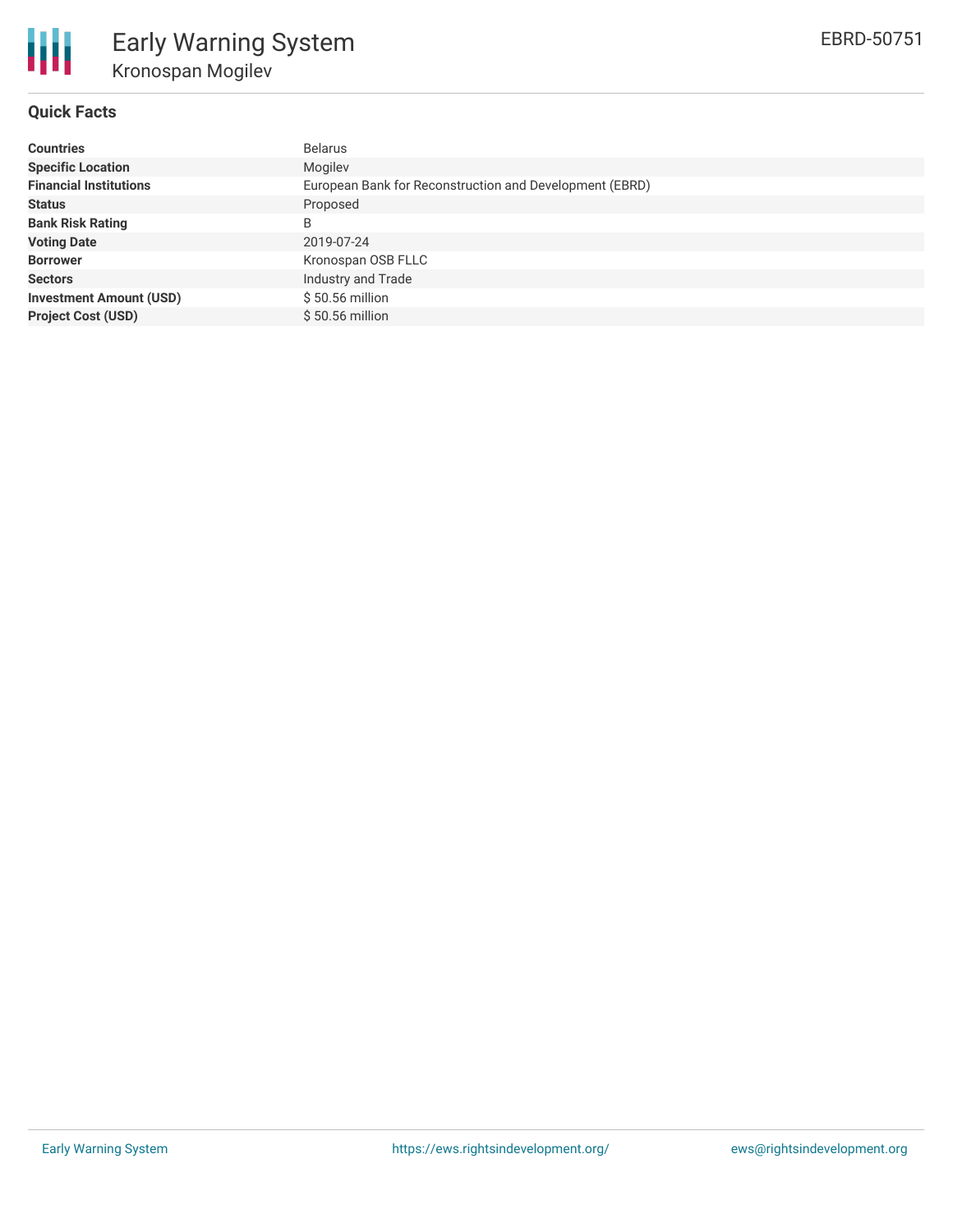

## **Project Description**

According to the Bank's website, this project finances the capacity expansion programme and infrastructure upgrade of Kronospan's plant in Mogilev, as well as refinancing the Company's existing debt to EBRD.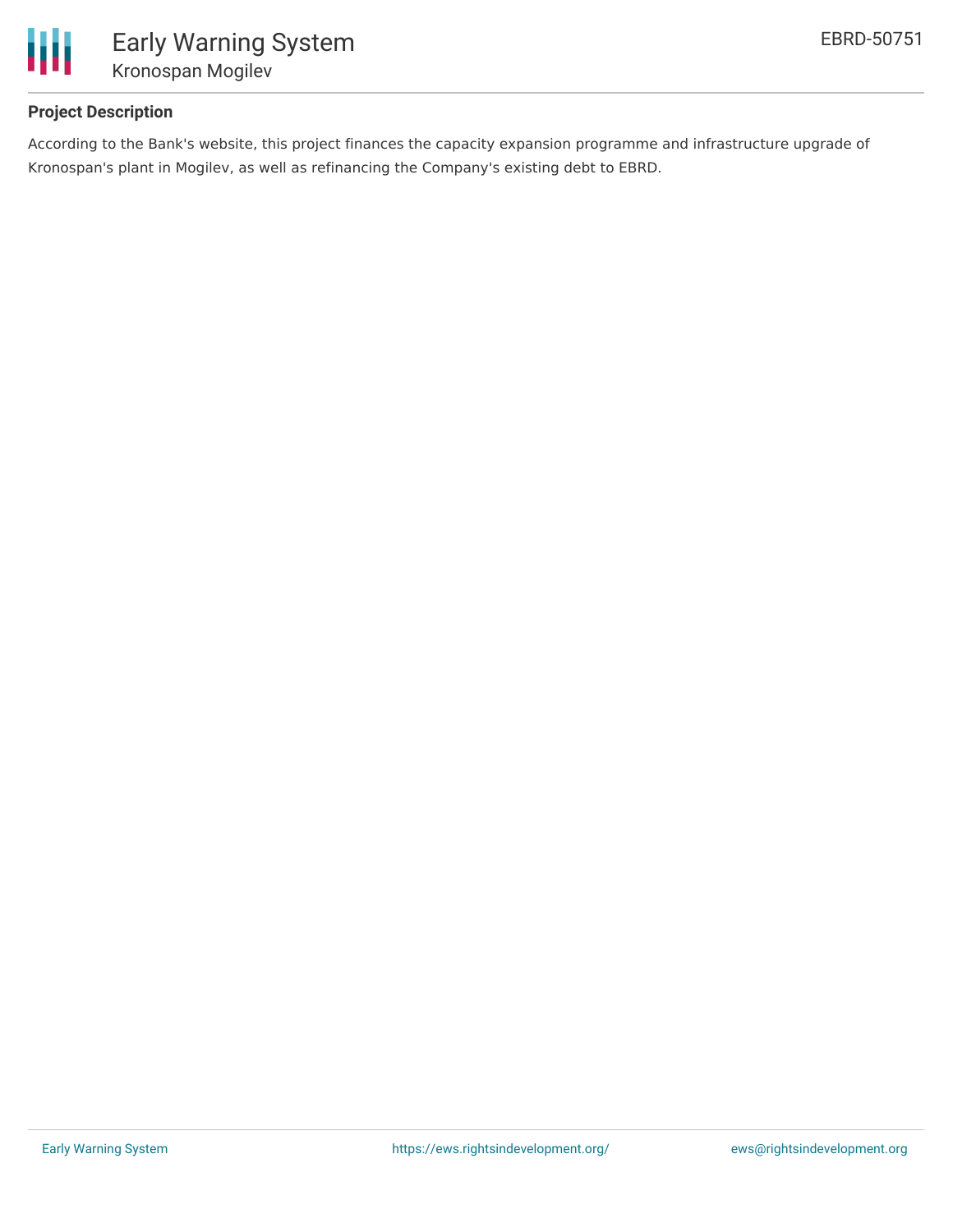

## **Investment Description**

European Bank for Reconstruction and Development (EBRD)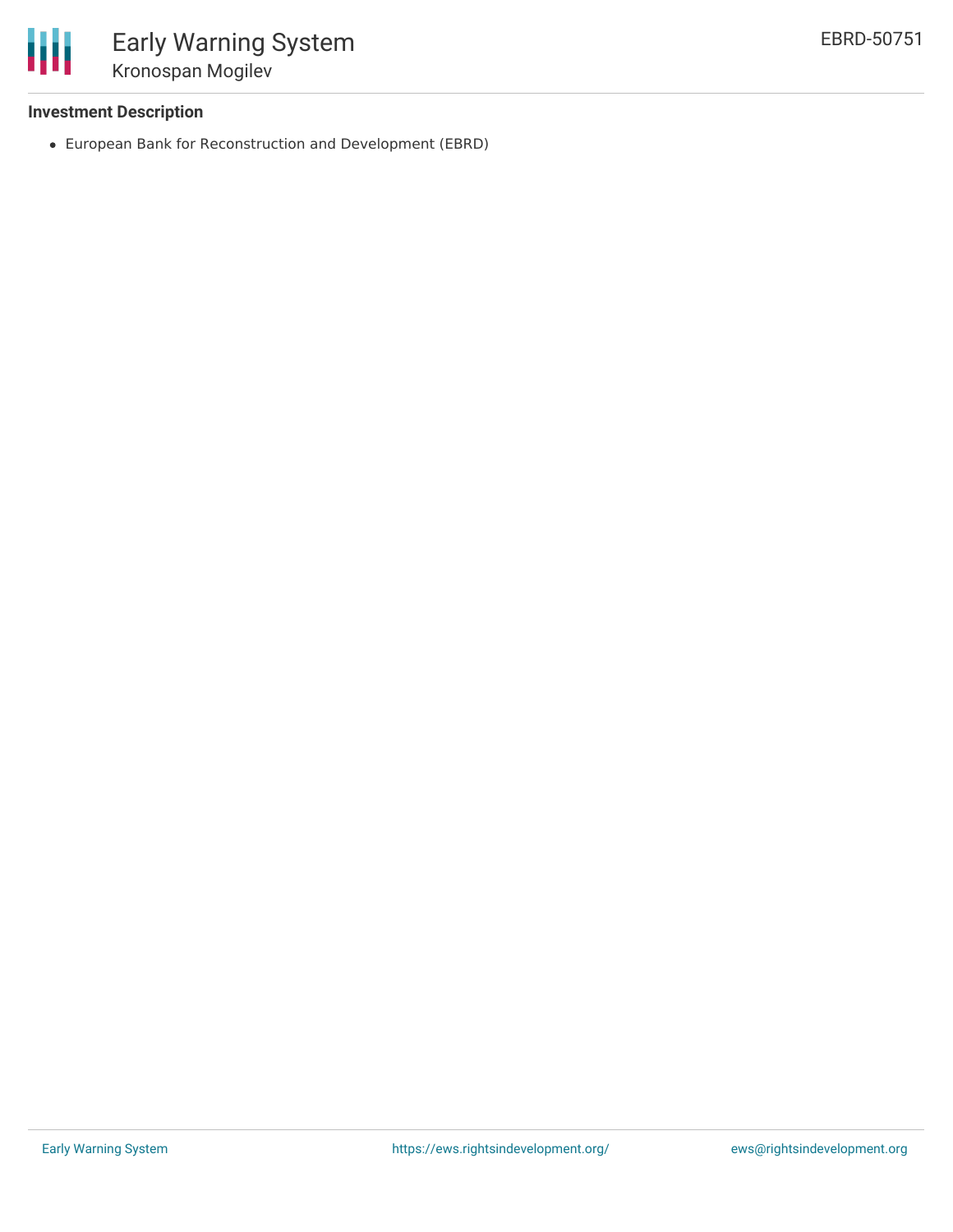

## **Private Actors Description**

Kronospan OSB FLLC (Kronospan Mogilev) and Kronospan FLLC (Kronospan Smorgon) are leading producers of wood-based panels in Belarus, subsidiaries of Kronospan Holdings East LTD, Cyprus.

Kronospan is the market leader in the wood-based panel sector. It manufactures wood-based panel products at over 40 sites and has 16 distribution centres in 30 countries.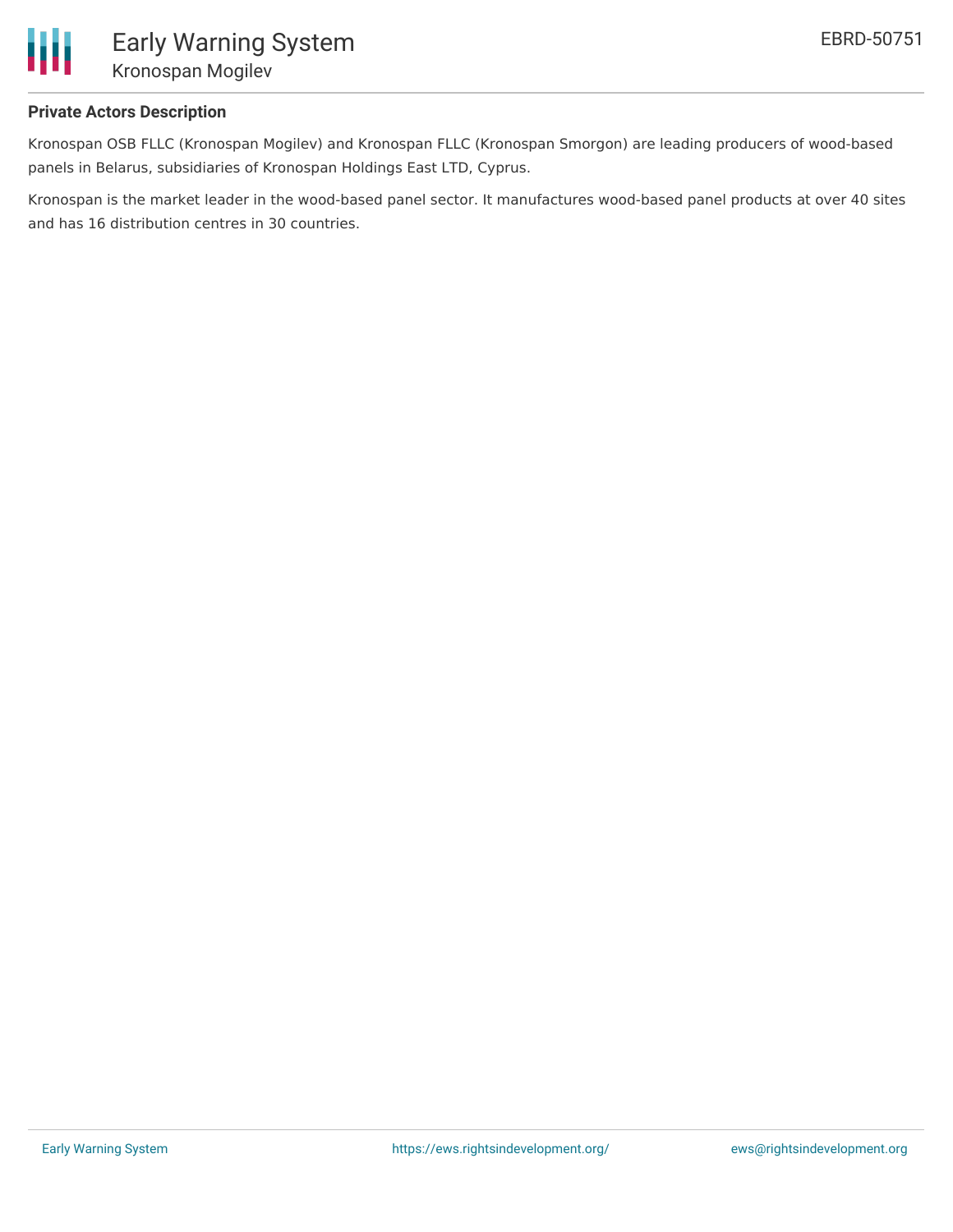

# Early Warning System Kronospan Mogilev

| <b>Private Actor 1</b>   | <b>Private Actor</b><br>1 Role | <b>Private Actor</b><br>1 Sector | <b>Relation</b> | <b>Private Actor 2</b>      | <b>Private Actor</b><br>2 Role | <b>Private Actor</b><br>2 Sector |
|--------------------------|--------------------------------|----------------------------------|-----------------|-----------------------------|--------------------------------|----------------------------------|
| $\overline{\phantom{a}}$ | $\sim$                         |                                  | $\sim$          | Kronospan Holdings East LTD | Parent Company                 | $\overline{\phantom{a}}$         |
|                          |                                |                                  |                 | Kronospan OSB FLLC          | Client                         | $\overline{\phantom{a}}$         |